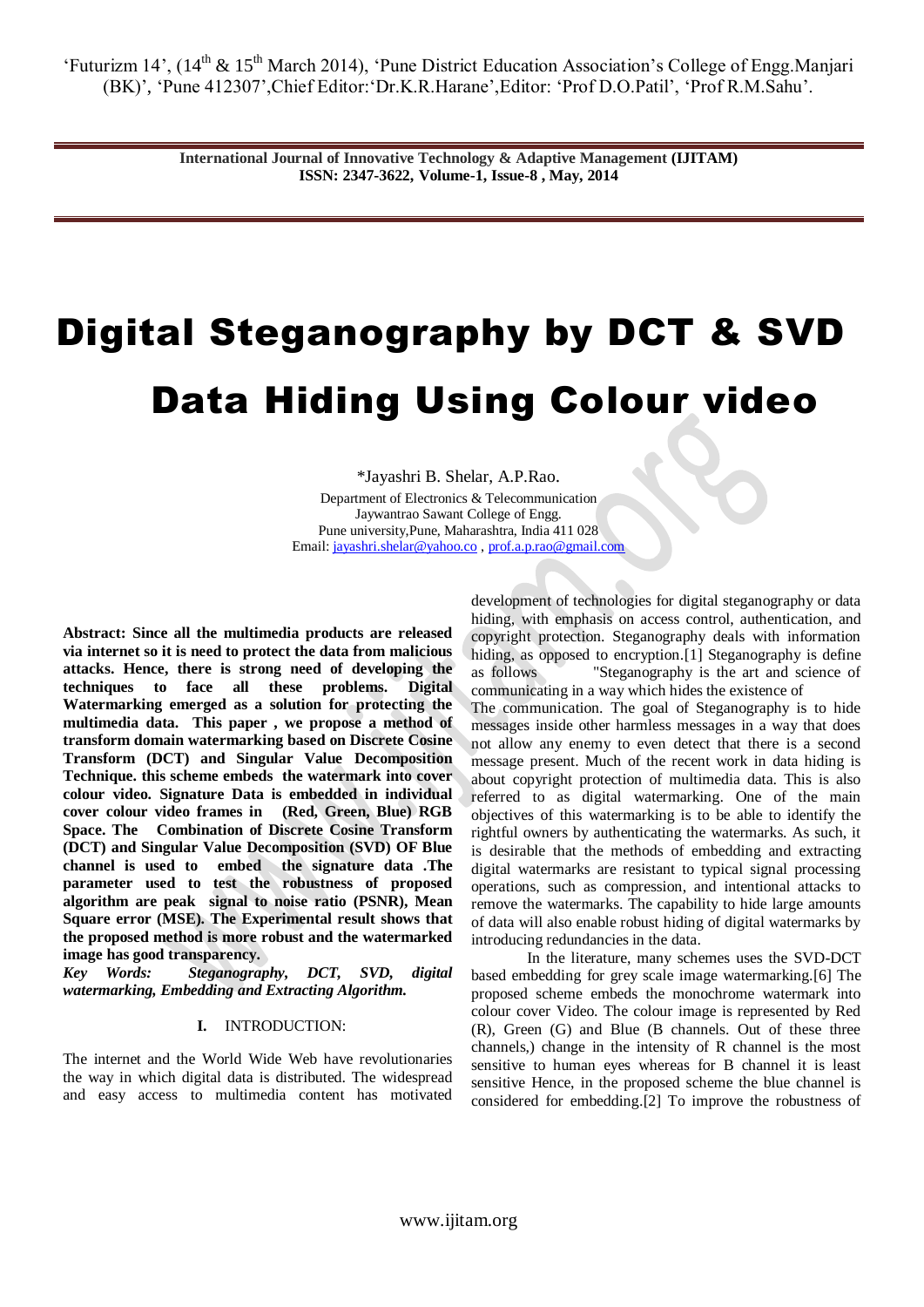> **International Journal of Innovative Technology & Adaptive Management (IJITAM) ISSN: 2347-3622, Volume-1, Issue-8 , May, 2014**

the scheme the watermark is embedded into singular values of different sub-band coefficients obtained from B channel of the colour image.

The following terminology is used in this paper. The signature or message data is the data that we would like to embedded. The source data is used to hide the signature data that is we colour video in this we use only BLUE channel for hiding the signature.[2] we often refer to the source as the host data. After embedding a signature in to a host, we get the watermarked or embedded data. The recovered data, also referred to as the reconstructed data, is the signature that is extracted from the embedded data.

There are three main requirements of DigitalWatermarking. They are:

Transparency or Fidelity: The digital watermark should not affect the quality of the original image after it is watermarked. Transparency or Fidelity is defined as "Perceptual similarity between original and watermarked versions of the cover work".

Robustness**: It** is the ability of a system to cope with errors during execution.

Capacity or Data Payload: This property describes how much data should beembedded as a watermark to successfully detect during execution.

#### Digital Watermarking Applications

#### Copyright Protection

Content Identification and Management: The speed with which digital content travels across theinternet provides new opportunities for both the contentcreators and consumers if the contents can quickly and easily are identified and managed

Communication of Ownership and Copyrights**:** Digital content continues to proliferate as today'sconsumers seek information and entertainment on theircomputers, mobile phones and some other digital devices.In our cyber culture, digital has become a primary meansof communication and expression.

Document and Image Security: In today's corporate world, images and documents travelwidely and rapidly in multiple manifestations, throughemail and across the Internet. Controlling and protecting sensitive or confidential documents and images hasbecome impossible. Corporations have very littlevisibility into exactly where their documents are being accessed or by whom. Authentication of Content and Objects (includes government IDs) :The impact of counterfeiting is significant, both in termsof lost revenue for businesses and fraud to the consumer,which can even endanger citizens in the case ofcounterfeit pharmaceuticals. It is clearly a global problem that affects numerous industries, and the problem isgrowing.

 Digital watermarking, when used as part of alinked and layered security approach can provide a strongdeterrence to counterfeiting and help to solve this costlyand challenging problem. Implementation of thetechnology is relatively simple with minimal impact to most workflows.

# **II. PRESENT METHODS**

#### 1. SINGULAR VALUE DECOMPOSITION (SVD)

In linear algebra, the singular value decomposition (SVD) is factorization of a real or complex matrix, with several applications in signal processing [2]. The SVD can beseen as a generalization of the spectral theorem toarbitrary, not necessarily square matrices. The basic ideabehind SVD is taking high dimensional highly variableset of data points and reducing it to a lower dimensionalspace that exposes the substructure of the original data more clearly.

The Singular Value Decomposition of image I of size m X n (m obtained by the operation)

 $I = USV^T$ 

Where U is column –orthogonal matrix of size  $m*n$ , S is the diagonal matrix with positive or zero elements of size n\*n orthogonal matrix V. The diagonal entire of matrix S are known as the singular values of I. The columns of U matrix are known as left singular vector and the columns of the matrix V are known as right singular Vector of I. Thus each Singular value represent the luminance of image layer and the corresponding pair of singular vector represent the geometry of the image layer .In SVD based image watermarking ,several approaches are possible .A common method is to apply svd to the entire cover image and modify all the singular values to embed the watermark. The imported property of SVD based watermarking is that the large of the modified singular values of image will change by very small values for different types of attacks.

# 2 Discrete Cosine Transform (DCT)

 Discrete Cosine Transform (DCT) is a orthogonal transform for digital image processing and signal processing with advantages as high compression ratio, small bit error rate, good information integration ability and good synthetic effect of calculation complexity. DCT method is used to convert time domain signal into frequency domain signal. Using DCT,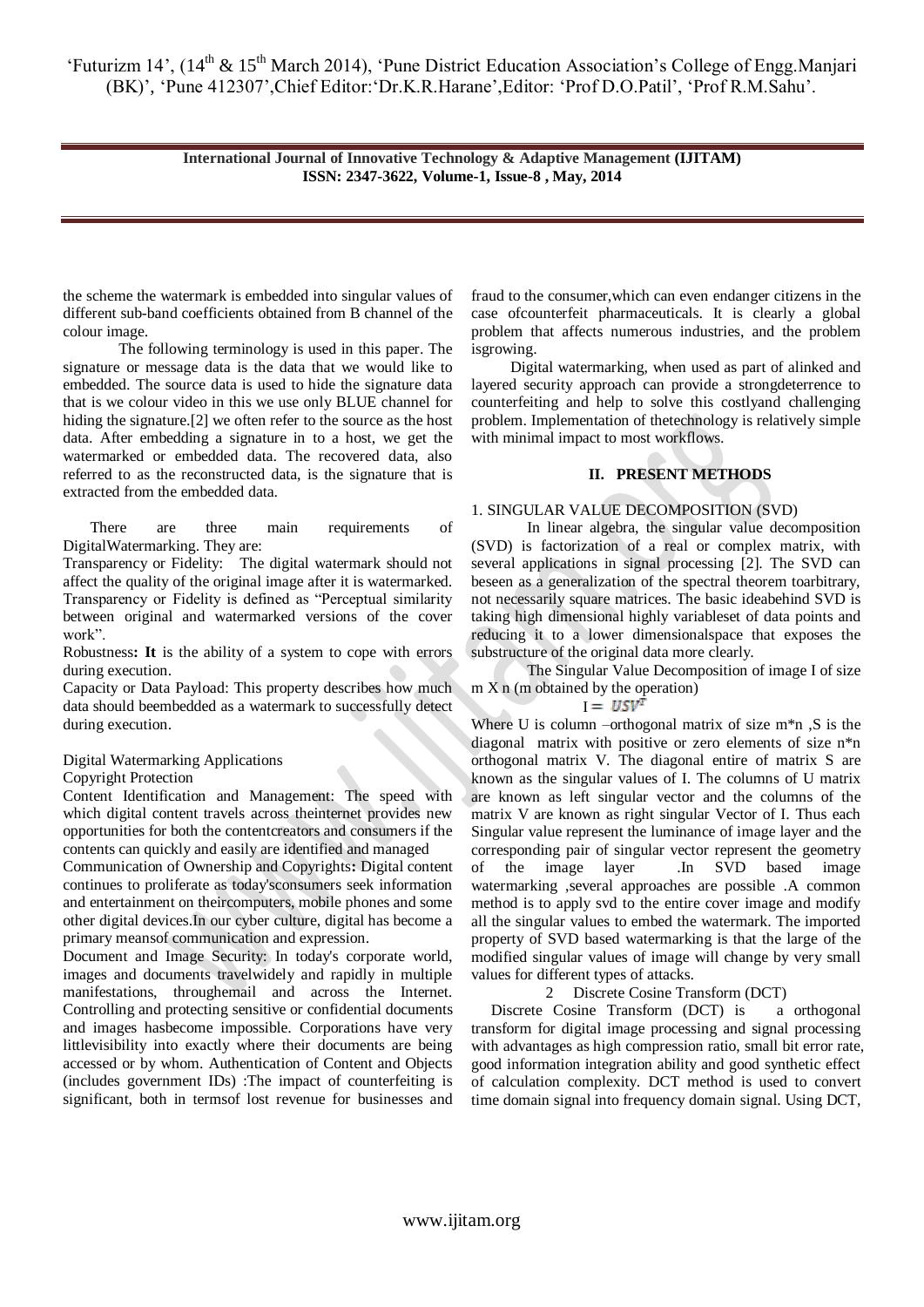> **International Journal of Innovative Technology & Adaptive Management (IJITAM) ISSN: 2347-3622, Volume-1, Issue-8 , May, 2014**

an image is easily split into pseudo frequency bands and in this work watermark is inserted into all those frequency bands like as low, middle and high.

 A DCT is a Fourier related transform similar to Discrete Fourier Transform (DFT) but using only realnumbers. DCTs are equivalent to DFTs of roughly twice the length, operating on real data with even symmetry (since Fourier transform of real and even function is real and even)[5].

#### **III. PROPOSED METHOD**

DCT –SVD Method

 Robustness, capacity and imperceptibility are thethree important requirements of an efficient watermarking scheme. SVD based watermarking scheme has high imperceptibility. Although the SVD based schemewithstands certain attacks, it is not resistant to attacks likerotation, sharpening etc. Also SVD based technique hasonly limited capacity [6]. These limitations have led to the development of a new scheme that clubs the properties of DCT and SVD. This particular algorithm proves to better than ordinary DCT based watermarking and ordinary SVD based watermarking scheme.

In this paper, we will combine DCT and SVD to develop a new hybrid colour video watermarking scheme that is resistant to variety of attacks. The proposed schem is given the following algorithm.

# **The Embedding algorithm of DCT-SVD is described as.**

We now summarize the various steps in the embedding procedure. Fig.1 gives the details of the embedding procedure.

- 1) Read input colour video and Signature image.
- 2) Convert video in to multiple frames
- 3) select the input frame (A) in which, to hide the signature data (D).
- 4) Separate Red (Ar), Green (Ag) and Blue (Ab) channel from the selected input frame.
- 6) Apply pre-processing for signature image(D) and apply SVD to get the singular values of logo image. U2,S2,V2
- 7) Embedded the"S2" component of logo image with cover image  $(S1)$  using alpha. (Alpha = 0.01). to get modifies 'S' component (mS),
- 8) Apply the SVD on cA coefficient to get the singular values.U1,S1,V1
- 9) Apply inverse SVD (U1\*mS\*V1") and apply inverse DCT on
- 10) Apply the DCT on Ab channel input image to produce dct coefficients (cA).
- 11)
- 12) Modified coefficients to produce Stego B channel.
- 13) Reconstruct the Stego colour image using original R and G colour components.
- 14) Reconstruct into video.



**Fig.1: Embedding Process**

# **The Extraction algorithm of DCT-SVD is described as.**

We now summarize the various steps in the extraction procedure.Fig.2 Gives the details of the extraction procedure.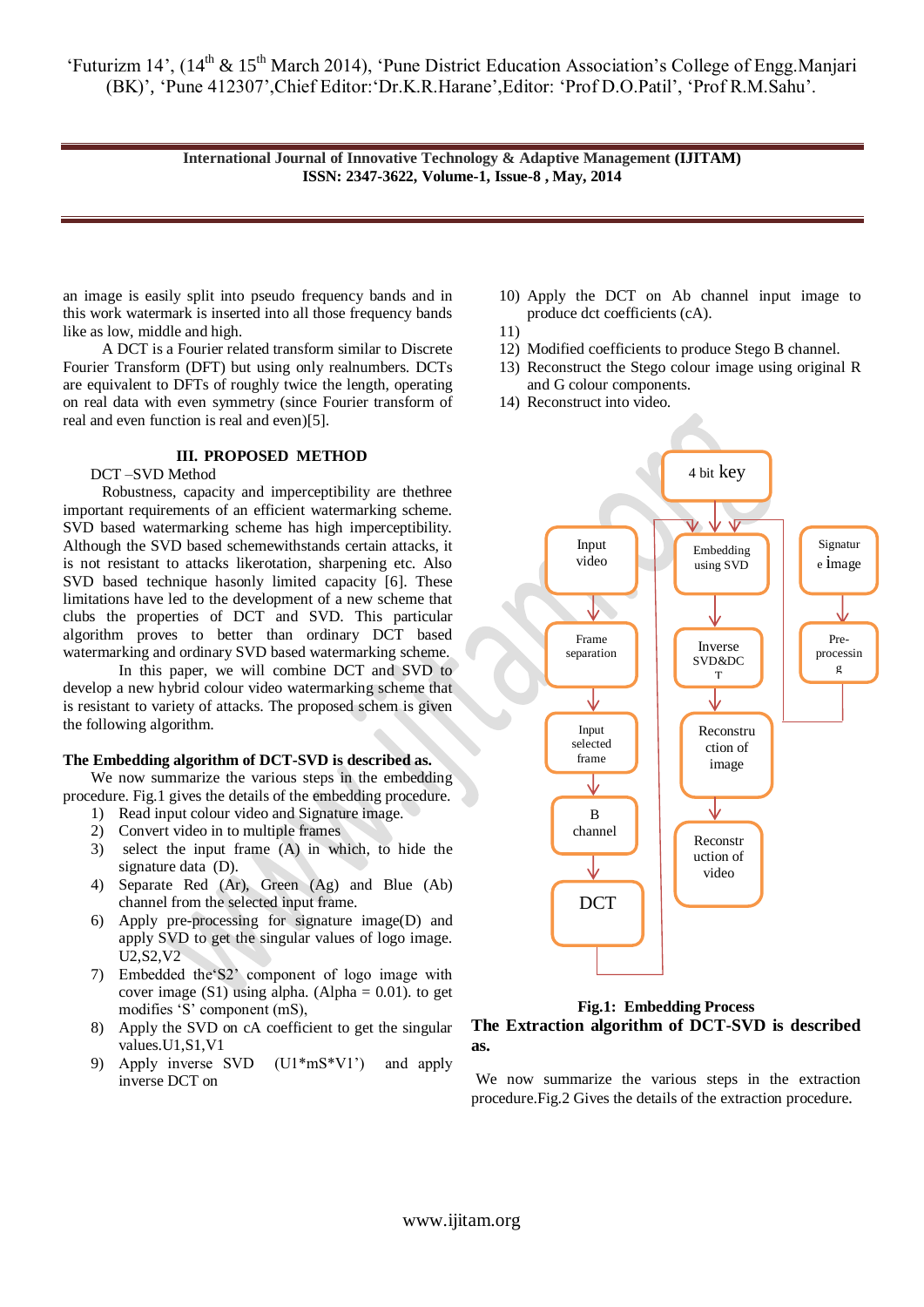



**Fig.2 Extraction Process** 

- 1) Selected the stego frame and separate the R,G and **B** Channels.
- 2) Apply DCT On B channel

3). Apply Svd on Stego B channel to get singular values. U3, S3, V3

4). Extract the eS component signature image by finding the difference between S3 and S1 with alpha, by applying inverse svd for U2\*eS\*V2' to get Signature image.

# **IV. RESULTS & DISCUSSION**

#### **Peak Signal to Noise Ratio & Mean Square Error (MSE** il to No

 The PSNR block computes the peak signal-to-noise ratio, in decibels, between two images. This ratio is often used as a quality measurement between the original and a compressed image. The higher the PSNR, the better the quality of the compressed, or reconstructed image.

 The Mean Square Error (MSE) and the Peak Signal to Noise Ratio (PSNR) are the two error metrics used to compare image compression quality. The MSE represents the cumulative squared error between the compressed and the

original image, whereas PSNR represents a measure of the peak error. The lower the value of MSE, the lower the error.

 To compute the PSNR, the block first calculates the mean-squared error using the following equation:

MSE=  $\sum_{MN}$   $[(I1(M,N) - I2(M,N))] / (M*N)$ 

In the previous equation, M and N are the number of rows and columns in the input images, respectively. Then the block computes the PSNR using the following equation:

$$
PSNR = 10 \log_{10} \frac{R^4}{MSE}
$$

In the previous equation, R is the maximum fluctuation in the input image data type. For example, if the input image has a double-precision floating-point data type, then R is 1. If it has an 8-bit unsigned integer data type, R is 255, etc

 The series of experiments are conducted to analyse the effect of embedding & extraction algorithm on the input colour frame .In this paper we are hiding the signature in colour video frame using DCT,SVD & combination of DCT-SVD tech. this is our proposed method .

Table shows the comparison between only DCT & SVD methods and DCT-SVD method which is our proposed

method. Higher the value of PSNR, it is hard to be aware of the difference with the cover

image by human eye system. The lower the value of MSE, the lower the error.

| S.no | Method      | <b>PSNR</b> | <b>MSE</b> |
|------|-------------|-------------|------------|
|      | <b>SVD</b>  | 23.4213     | 295.7686   |
|      | DCT         | 22.6979     | 349.3741   |
|      | $DCT + SVD$ | 42.6026     | 3.5713     |

Table-1 Values of parameters between original and extracted watermarked using

DCT, SVD & DCT-SVD method Figure 3,4 & 5 shows the embedded & extracted images of DCT & DCT-SVD method.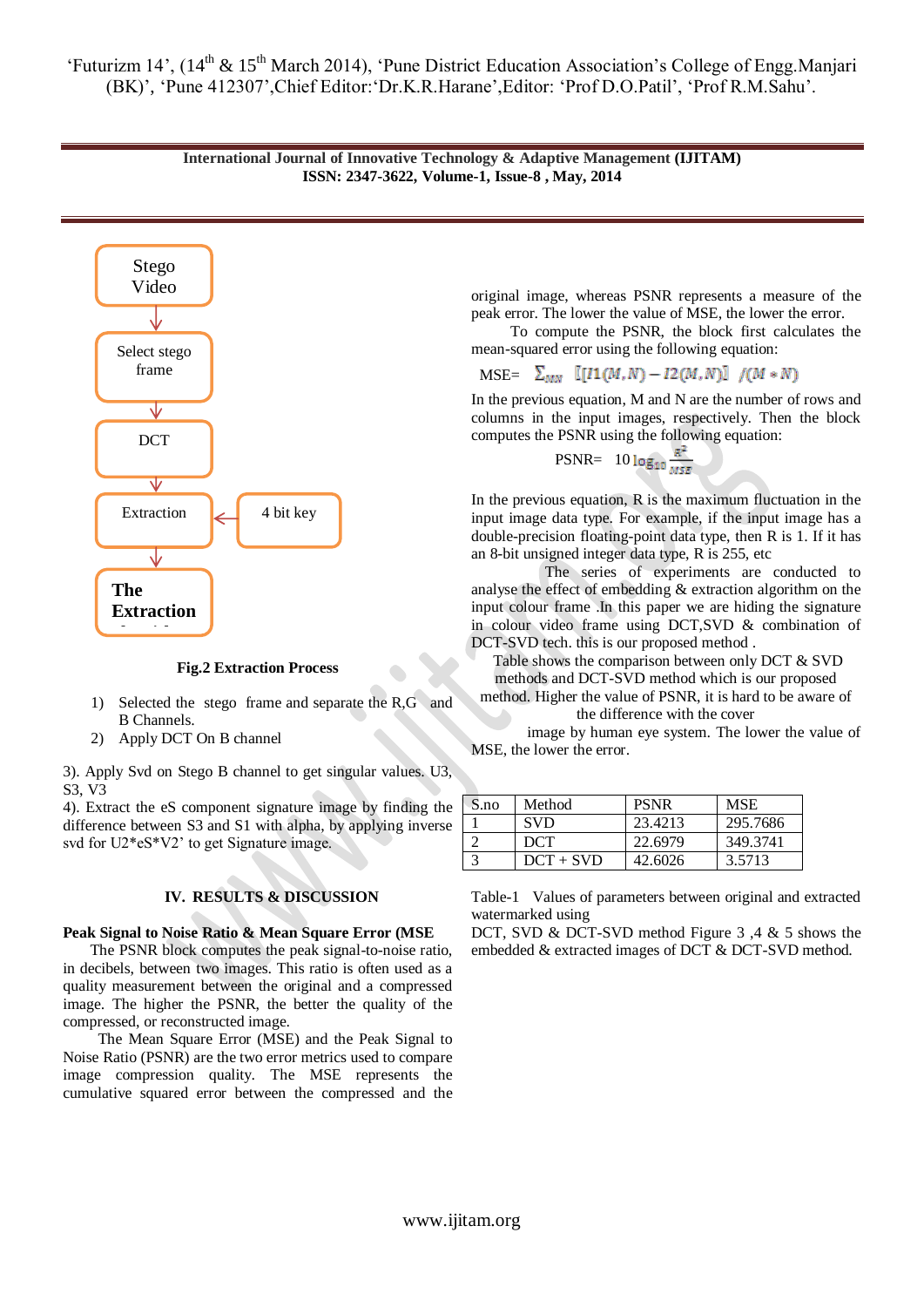> **International Journal of Innovative Technology & Adaptive Management (IJITAM) ISSN: 2347-3622, Volume-1, Issue-8 , May, 2014**



Fig.3: Embedded & Extracted image using DCT method.



Fig. 4: Embedding & Extraction using SVD method

Fig. 3 shows the experimental result of DCT method. Fig.4 shows the experimental result of SVD method and fig.5 shows the experimental result of DCT-SVD method. Table 1 Shows the MSE & PSNR for different methods

In our proposed method we are using Hybrid of DCT-SVD technique for Embedding and Extraction process,[7] due to this hybrid combination our result is better than existing methods. We are getting high PSNR value and less MSE value. And Robustness of our system is increased due to Hybrid combination.



a. Input Image b. logo Image





**d. I DCT for e. watermarked Watermarked B-panel Image**



**f. Extracted logo**

**Fig. 5: Embedding & Extraction using DCT-SVD method. Fig. a, b, c, d, e, f& g shows the results of each step.**





**b. B-panel Image c. DCT for B-panel**